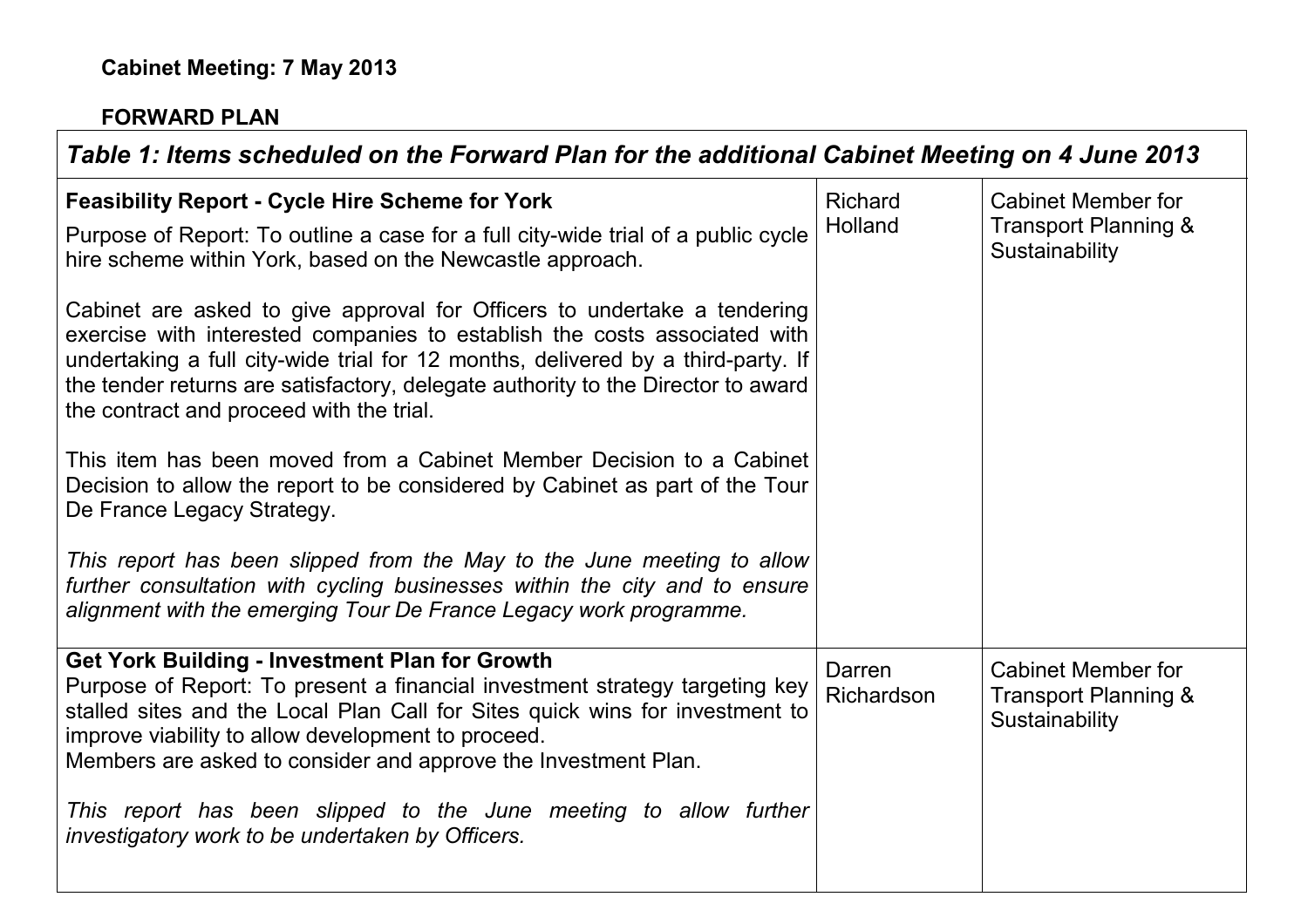| York Gypsy Roma and Traveller Strategy 2013 - 2018<br>Purpose of Report: To outline the objectives of the Strategy and detailed<br>actions to be delivered by key partner organisations, to improve opportunities<br>and outcomes for members of the Gypsy Roma and Traveller Community<br>across the City.<br>Members are asked to approve the York Gypsy Roma and Traveller Strategy<br>2013 - 2018 and support its implementation across the City over the period.<br>This report has been deferred until June in order that further work can be<br>undertaken. | Kate<br>Grandfield | <b>Cabinet Member for</b><br>Crime and Stronger<br>Communities, Cabinet<br>Member for Health,<br>Housing and Adult Social<br><b>Services and Cabinet</b><br>Member for Leisure,<br>Culture and Tourism. |
|--------------------------------------------------------------------------------------------------------------------------------------------------------------------------------------------------------------------------------------------------------------------------------------------------------------------------------------------------------------------------------------------------------------------------------------------------------------------------------------------------------------------------------------------------------------------|--------------------|---------------------------------------------------------------------------------------------------------------------------------------------------------------------------------------------------------|
| <b>Super Connected Cities Programme</b>                                                                                                                                                                                                                                                                                                                                                                                                                                                                                                                            | Roy Grant          | <b>Cabinet Leader</b>                                                                                                                                                                                   |
| Purpose of Report: This report describes the eight innovative projects to be<br>taken forward under the Super-Connected Cities (SCC) programme,<br>highlights progress and the proposed governance arrangements.                                                                                                                                                                                                                                                                                                                                                   |                    |                                                                                                                                                                                                         |
| Members are asked to: 1. agree that a Digital York Strategy should be put in<br>place overseen by a Digital York Board. That the Digital York Board should<br>also steer the York Super-Connected Cities Programme. 2. agree that the<br>Council should contribute £1 100 000 towards the Super-Connected Cities<br>programme from the Economic Infrastructure Fund, and that the approval<br>should be considered as part of the next Cabinet progress report on the<br>Economic Infrastructure Fund.                                                             |                    |                                                                                                                                                                                                         |
| Update on the Council's Elderly Persons' Homes (EPH) Modernisation<br><b>Programme</b><br>Purpose of Report: On 15 May 2012 Cabinet agreed an EPH modernisation<br>programme, stating its intention for the council to fund build and operate 55<br>bed care homes in Fulford and Haxby, and to procure a partner to develop a<br>community village for older people at Lowfield in Acomb. Since that decision<br>there have been a number of developments that mean that the timetable and                                                                        | Graham Terry       | <b>Cabinet Member for</b><br>Health, Housing and<br><b>Adult Social Services</b>                                                                                                                        |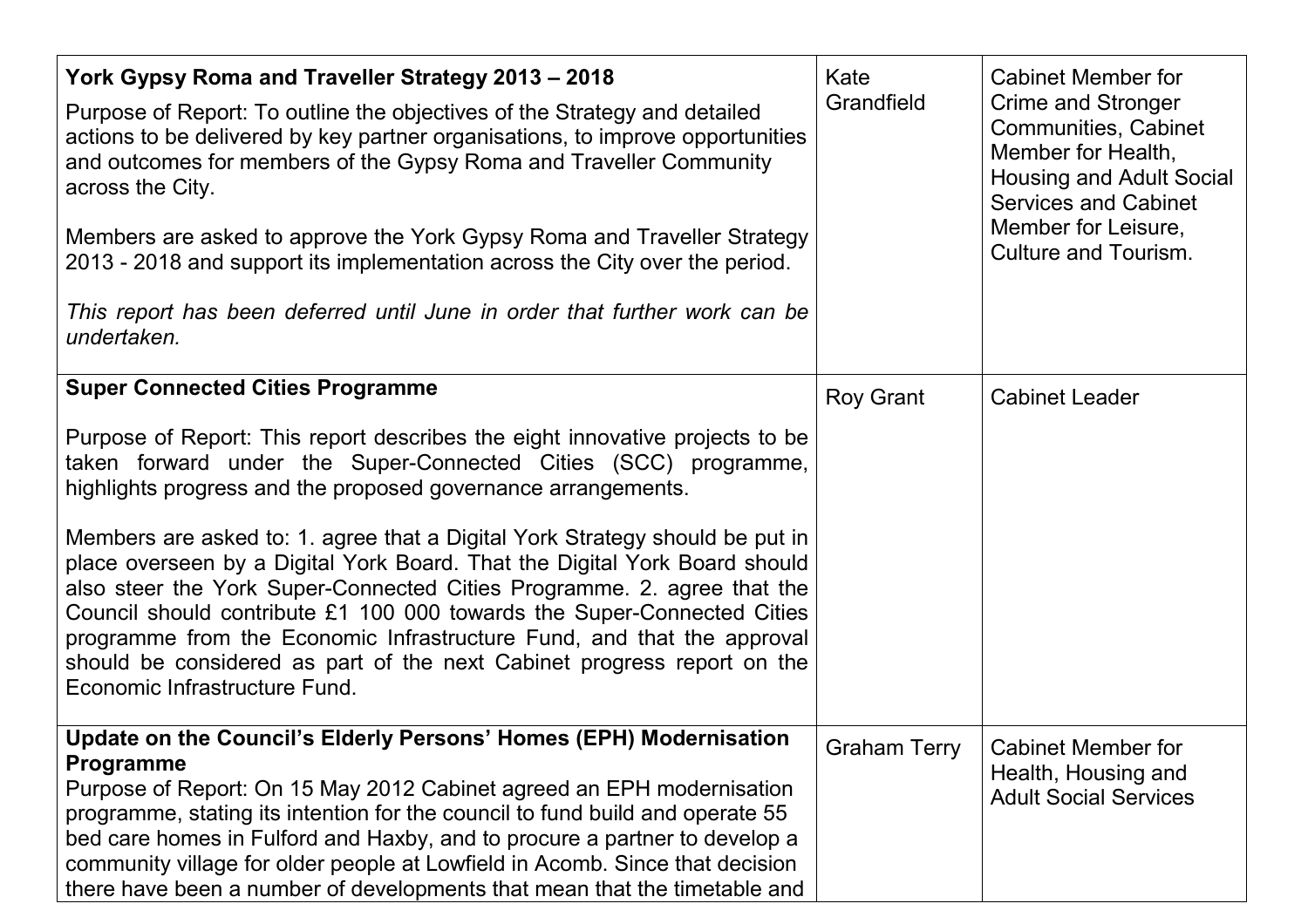| approach agreed in May 2012 has needed to change. These changes need<br>to be revisited by Cabinet and a revised programme and approach needs to<br>be agreed. The report to Cabinet will include an update on the developments<br>that have triggered the changes to the programme, and an updated financial<br>model that reflects the changes to the proposed programme and its<br>affordability. |                     |                                                              |
|------------------------------------------------------------------------------------------------------------------------------------------------------------------------------------------------------------------------------------------------------------------------------------------------------------------------------------------------------------------------------------------------------|---------------------|--------------------------------------------------------------|
| The report will ask Members to agree the revised EPH modernisation<br>programme, including: - The proposed funding of the programme - The<br>proposed procurement approach - The proposed timetable and sequence of<br>EPH closures (to decant into the new care home facilities as they become<br>ready)                                                                                            |                     |                                                              |
| This report includes an annex which may be considered in private as it<br>contains Exempt Information as described in Paragraph 3 of Part 1 of<br>Schedule 12A to the Local Government Act 1972 (as amended) in that the<br>information relates to the financial or business affairs of any particular person<br>(including the authority holding that information).                                 |                     |                                                              |
| Consideration of this report has been postponed until June to allow officers<br>more time to finalise the details of the procurement and the financial model.                                                                                                                                                                                                                                        |                     |                                                              |
| <b>Community Engagement Final Scrutiny Report</b><br>Purpose of Report: To present the Cabinet with the final report arising from<br>the Community Engagement Scrutiny Review.                                                                                                                                                                                                                       | <b>Melanie Carr</b> | <b>Cabinet Member for</b><br>Crime & Stronger<br>Communities |
| Members are asked to approve the recommendations arising from the review                                                                                                                                                                                                                                                                                                                             |                     |                                                              |
| <b>Libraries Scrutiny Review Final Report</b><br>Purpose of Report: To present the Cabinet with the final report arising from<br>the Libraries Scrutiny Review.<br>Members are asked to approve the recommendations arising from the<br>review.                                                                                                                                                      | <b>Melanie Carr</b> | <b>Cabinet Member for</b><br>Leisure, Culture and<br>Tourism |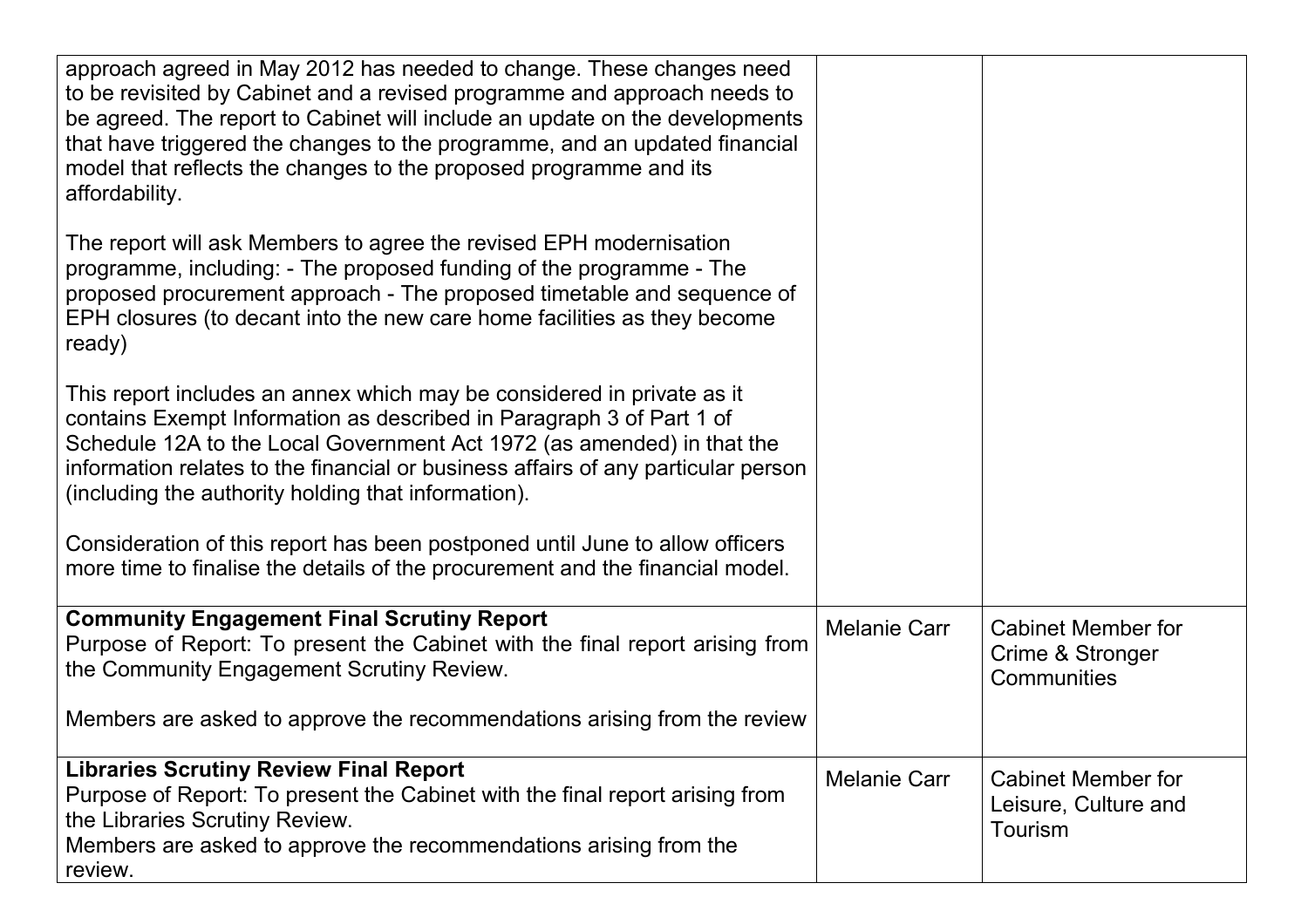| <b>Rights and Responsibilities for Customer Contacts</b><br>Purpose of Report: to agree new arrangements | Andrew<br><b>Docherty</b> | Cabinet Member for<br>Corporate Services |
|----------------------------------------------------------------------------------------------------------|---------------------------|------------------------------------------|
| Members are asked to agree the new arrangements                                                          |                           |                                          |
| This report was previously named "Restricted Customer Contact"<br>Arrangements"                          |                           |                                          |

| Table 2a: Items scheduled on the Forward Plan for the Cabinet Meeting on 2 July 2013                                                                                                                                                                                                                                                                                                                                                                                                                                       |                  |                                                                                                                             |  |  |  |  |
|----------------------------------------------------------------------------------------------------------------------------------------------------------------------------------------------------------------------------------------------------------------------------------------------------------------------------------------------------------------------------------------------------------------------------------------------------------------------------------------------------------------------------|------------------|-----------------------------------------------------------------------------------------------------------------------------|--|--|--|--|
| <b>Title &amp; Description</b>                                                                                                                                                                                                                                                                                                                                                                                                                                                                                             | <b>Author</b>    | <b>Portfolio Holder</b>                                                                                                     |  |  |  |  |
| <b>Finance &amp; Performance Yearend Report 2012/13</b><br>Purpose of Report: To report the financial outturn and final performance<br>information for 2012/13                                                                                                                                                                                                                                                                                                                                                             | Debbie Mitchell  | Cabinet Member for<br><b>Corporate Services</b>                                                                             |  |  |  |  |
| Members are asked to note the issues.                                                                                                                                                                                                                                                                                                                                                                                                                                                                                      |                  |                                                                                                                             |  |  |  |  |
| <b>Developing a Thriving Voluntary Sector</b><br>Purpose of report: To outline the City of York Council's proposed<br>role/obligations as part of a Voluntary Sector Strategy for the City of York.<br>Members are asked to approve the actions identified for CYC within the<br>Citywide strategy.                                                                                                                                                                                                                        | <b>Adam Gray</b> | Cabinet Member for<br>Leisure, Culture &<br><b>Tourism and Cabinet</b><br>Member for Crime &<br><b>Stronger Communities</b> |  |  |  |  |
| This item was slipped from November to the December Cabinet meeting to<br>allow more time for consultation. This report has been slipped to the March<br>2013 meeting to allow further time for consultation. This item was slipped to<br>the April Cabinet to allow the voluntary sector more time to develop it. This<br>has now been slipped to the Cabinet meeting in June for the same reason.<br>This item has been slipped to the July Cabinet to allow more time for York<br>CVS to develop the strategy document. |                  |                                                                                                                             |  |  |  |  |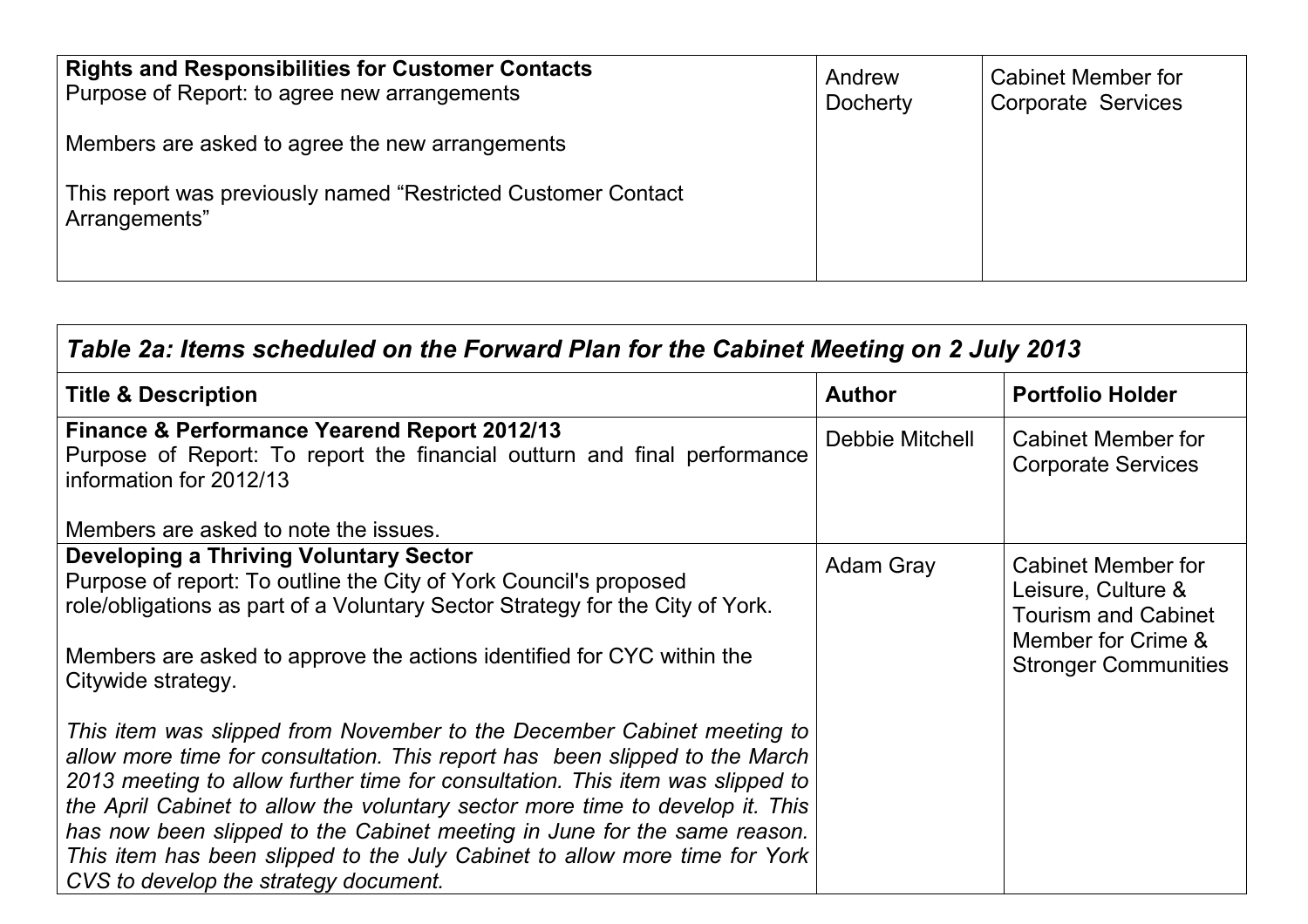| <b>Public Toilets</b><br>Purpose of Report: To agree future arrangements for the management of<br>public toilets in York.<br>Members are asked: To approve the award tender to secure investment in<br>public toilets and new operator arrangements.<br>This report has been deferred until the July Cabinet to allow time for tender<br>evaluation.                                                                                                                                                                                                                                                                                                      | <b>Russell Stone/</b><br><b>Adele Spencer</b> | Cabinet Member for<br>Environmental<br><b>Services</b> |
|-----------------------------------------------------------------------------------------------------------------------------------------------------------------------------------------------------------------------------------------------------------------------------------------------------------------------------------------------------------------------------------------------------------------------------------------------------------------------------------------------------------------------------------------------------------------------------------------------------------------------------------------------------------|-----------------------------------------------|--------------------------------------------------------|
| <b>Future delivery arrangements for Library and Archives Services</b><br>Purpose of Report: This report asks the Cabinet to decide whether to<br>establish a social enterprise model for its Library and Archives Services.<br>Cabinet are asked to: consider a draft business plan for a potential social<br>enterprise to operate the Council's Library and Archives services and to<br>decide whether to transfer the Council's services into this model and, if so,<br>on what terms.<br>This report has been deferred to July to allow more time for consideration of<br>the Libraries scrutiny report and investigation of other technical issues". | <b>Charlie Croft</b>                          | Cabinet Member for<br>Leisure, Culture &<br>Tourism    |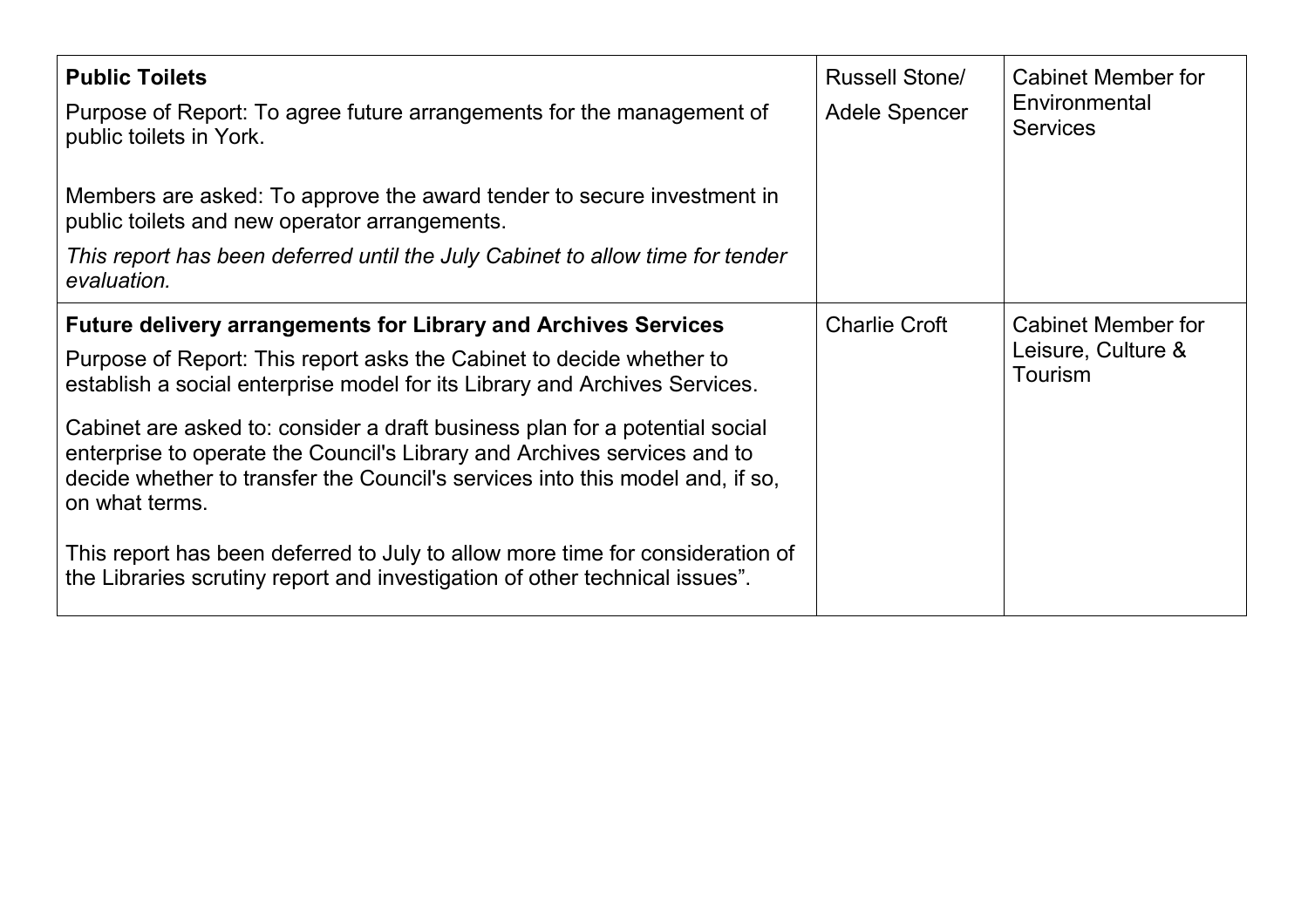| <b>Table 3: Items slipped on the Forward Plan</b>                                                                                                                                                                                                                                                                                                                                                                                                                                             |                    |                                                                                                                                                                                                                          |                         |                               |                                                                            |  |  |
|-----------------------------------------------------------------------------------------------------------------------------------------------------------------------------------------------------------------------------------------------------------------------------------------------------------------------------------------------------------------------------------------------------------------------------------------------------------------------------------------------|--------------------|--------------------------------------------------------------------------------------------------------------------------------------------------------------------------------------------------------------------------|-------------------------|-------------------------------|----------------------------------------------------------------------------|--|--|
| <b>Title &amp; Description</b>                                                                                                                                                                                                                                                                                                                                                                                                                                                                | <b>Author</b>      | <b>Portfolio</b><br><b>Holder</b>                                                                                                                                                                                        | Original<br><b>Date</b> | <b>Revised</b><br><b>Date</b> | <b>Reason for Slippage</b>                                                 |  |  |
| <b>York Gypsy Roma and Traveller Strategy</b><br>$2013 - 2018$<br>Purpose of Report: To outline the objectives<br>of the Strategy and detailed actions to be<br>delivered by key partner organisations, to<br>improve opportunities and outcomes for<br>members of the Gypsy Roma and Traveller<br>Community across the City.<br>Members are asked to approve the York<br>Gypsy Roma and Traveller Strategy 2013 -<br>2018 and support its implementation across<br>the City over the period. | Kate<br>Grandfield | Cabinet<br>Member for<br>Crime and<br>Stronger<br>Communities,<br>Cabinet<br>Member for<br>Health,<br>Housing and<br><b>Adult Social</b><br>Services and<br>Cabinet<br>Member for<br>Leisure,<br>Culture and<br>Tourism. | April 13                | June 13                       | To allow further work<br>to be undertaken.                                 |  |  |
| <b>Developing a Thriving Voluntary Sector</b><br>Purpose of report: To outline the City of York<br>Council's proposed role/obligations as part of<br>a Voluntary Sector Strategy for the City of<br>York.<br>Members are asked to approve the actions<br>identified for CYC within the Citywide<br>strategy.<br>This item was slipped from November to the<br>December Cabinet to allow more time for                                                                                         | <b>Adam Gray</b>   | Cabinet<br>Member for<br>Leisure,<br>Culture &<br>Tourism and<br>Cabinet<br>Member for<br>Crime &<br>Stronger<br><b>Communities</b>                                                                                      | <b>Nov</b><br>2012      | <b>July 2013</b>              | To allow more time<br>for York CVS to<br>develop the strategy<br>document. |  |  |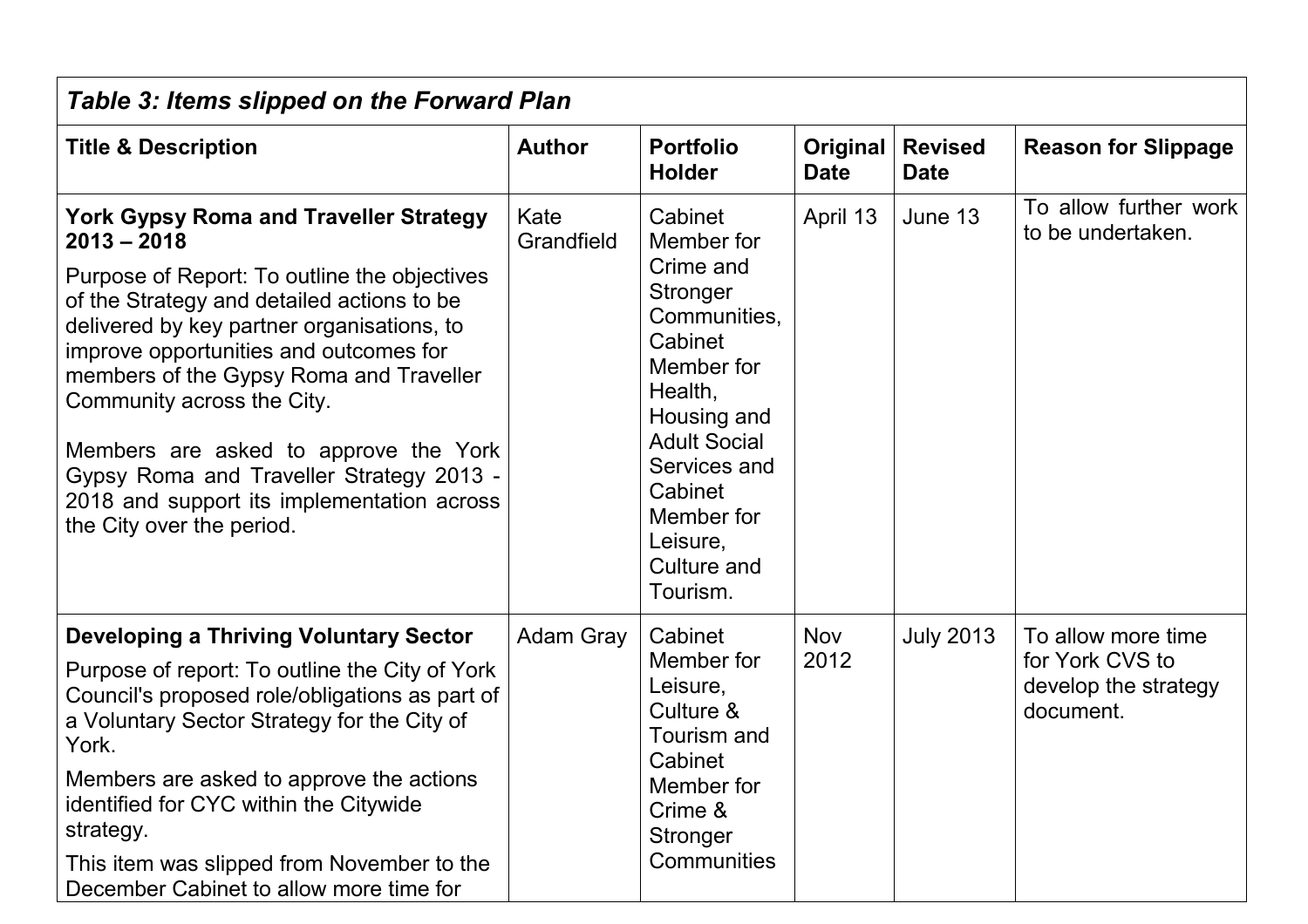| consultation. This report has been slipped to<br>the March meeting to allow further time for<br>consultation. This item has now slipped to<br>the April Cabinet to allow the voluntary<br>sector more time to develop it. This has now<br>been slipped to the Cabinet meeting in June<br>for the same reason.                                                                                                                                                                                                                                                                                                                                                                                                                                                                                                |                           |                                                                    |               |         |                                                                                                                                                                                        |
|--------------------------------------------------------------------------------------------------------------------------------------------------------------------------------------------------------------------------------------------------------------------------------------------------------------------------------------------------------------------------------------------------------------------------------------------------------------------------------------------------------------------------------------------------------------------------------------------------------------------------------------------------------------------------------------------------------------------------------------------------------------------------------------------------------------|---------------------------|--------------------------------------------------------------------|---------------|---------|----------------------------------------------------------------------------------------------------------------------------------------------------------------------------------------|
| <b>Feasibility Report - Cycle Hire Scheme for</b><br><b>York</b><br>Purpose of Report: To outline a case for a<br>full city-wide trial of a public cycle hire<br>scheme within York, based on the Newcastle<br>approach.<br>Cabinet are asked to give approval for<br>Officers to undertake a tendering exercise<br>with interested companies to establish the<br>costs associated with undertaking a full city-<br>wide trial for 12 months, delivered by a third-<br>party. If the tender returns are satisfactory,<br>delegate authority to the Director to award<br>the contract and proceed with the trial.<br>This item has been moved from a Cabinet<br>Member Decision to a Cabinet Decision to<br>allow the report to be considered by Cabinet<br>as part of the Tour De France Legacy<br>Strategy. | <b>Richard</b><br>Holland | Cabinet<br>Member for<br>Transport<br>Planning &<br>Sustainability | <b>May 13</b> | June 13 | further<br>To<br>allow<br>consultation<br>with<br>cycling<br>businesses<br>within the city and to<br>ensure alignment with<br>the emerging Tour De<br>France Legacy work<br>programme. |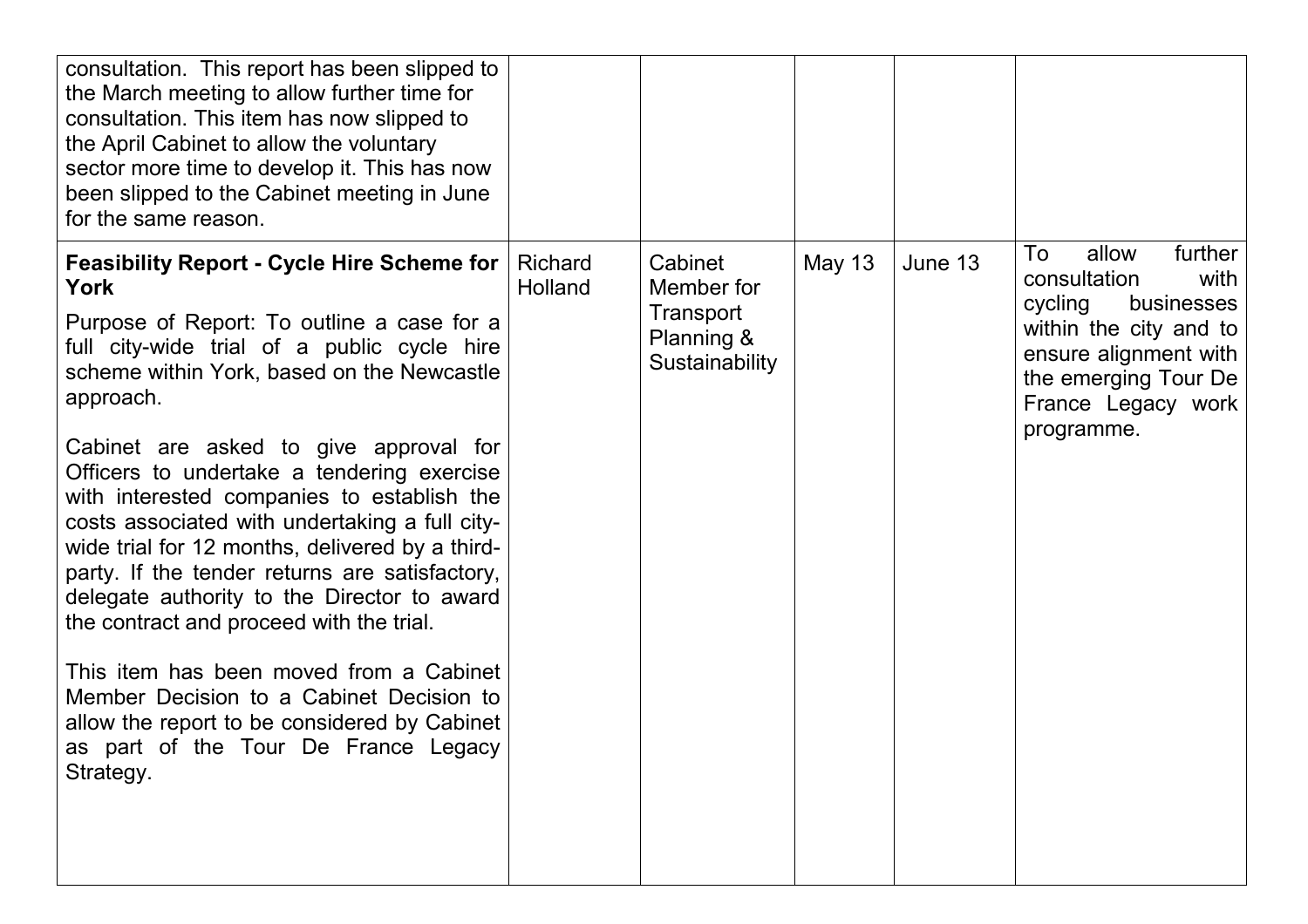| <b>A-Boards Review Final Scrutiny Report</b><br>Purpose of Report: To present the Cabinet<br>with the Final Report arising from the A-<br><b>Boards Scrutiny Review.</b><br>Members are asked<br>to Approve<br>the<br>Recommendations arising from the review.<br>The report was deferred to the June Cabinet<br>meeting to enable the recommendation<br>arising to be considered.                                                                                                                                                                                                                                                                                                                                                                                                                                                                                                                                                 | <b>Melanie</b><br>Carr | Cabinet<br>Member for<br>Transport,<br>Planning &<br>Sustainability                       | May<br>2013   | Withdrawn        | This report has been<br>withdrawn from the<br>Forward Plan for the<br>time being as the<br><b>Community Safety</b><br>Overview and<br><b>Scrutiny Committee</b><br>have decided to carry<br>out further work on<br>this review. |
|------------------------------------------------------------------------------------------------------------------------------------------------------------------------------------------------------------------------------------------------------------------------------------------------------------------------------------------------------------------------------------------------------------------------------------------------------------------------------------------------------------------------------------------------------------------------------------------------------------------------------------------------------------------------------------------------------------------------------------------------------------------------------------------------------------------------------------------------------------------------------------------------------------------------------------|------------------------|-------------------------------------------------------------------------------------------|---------------|------------------|---------------------------------------------------------------------------------------------------------------------------------------------------------------------------------------------------------------------------------|
| <b>Update on the Council's Elderly Persons'</b><br><b>Homes (EPH) Modernisation Programme</b><br>Purpose of Report: On 15 May 2012 Cabinet<br>agreed an EPH modernisation programme,<br>stating its intention for the council to fund<br>build and operate 55 bed care homes in<br>Fulford and Haxby, and to procure a partner<br>to develop a community village for older<br>people at Lowfield in Acomb. Since that<br>decision there have been a number of<br>developments that mean that the timetable<br>and approach agreed in May 2012 has<br>needed to change. These changes need to<br>be revisited by Cabinet and a revised<br>programme and approach needs to be<br>agreed. The report to Cabinet will include an<br>update on the developments that have<br>triggered the changes to the programme,<br>and an updated financial model that reflects<br>the changes to the proposed programme<br>and its affordability. | Graham<br><b>Terry</b> | Cabinet<br>Member for<br>Health,<br>Housing and<br><b>Adult Social</b><br><b>Services</b> | April<br>2013 | <b>June 2013</b> | To allow officers more<br>time to finalise the<br>details of the<br>procurement and the<br>financial model.                                                                                                                     |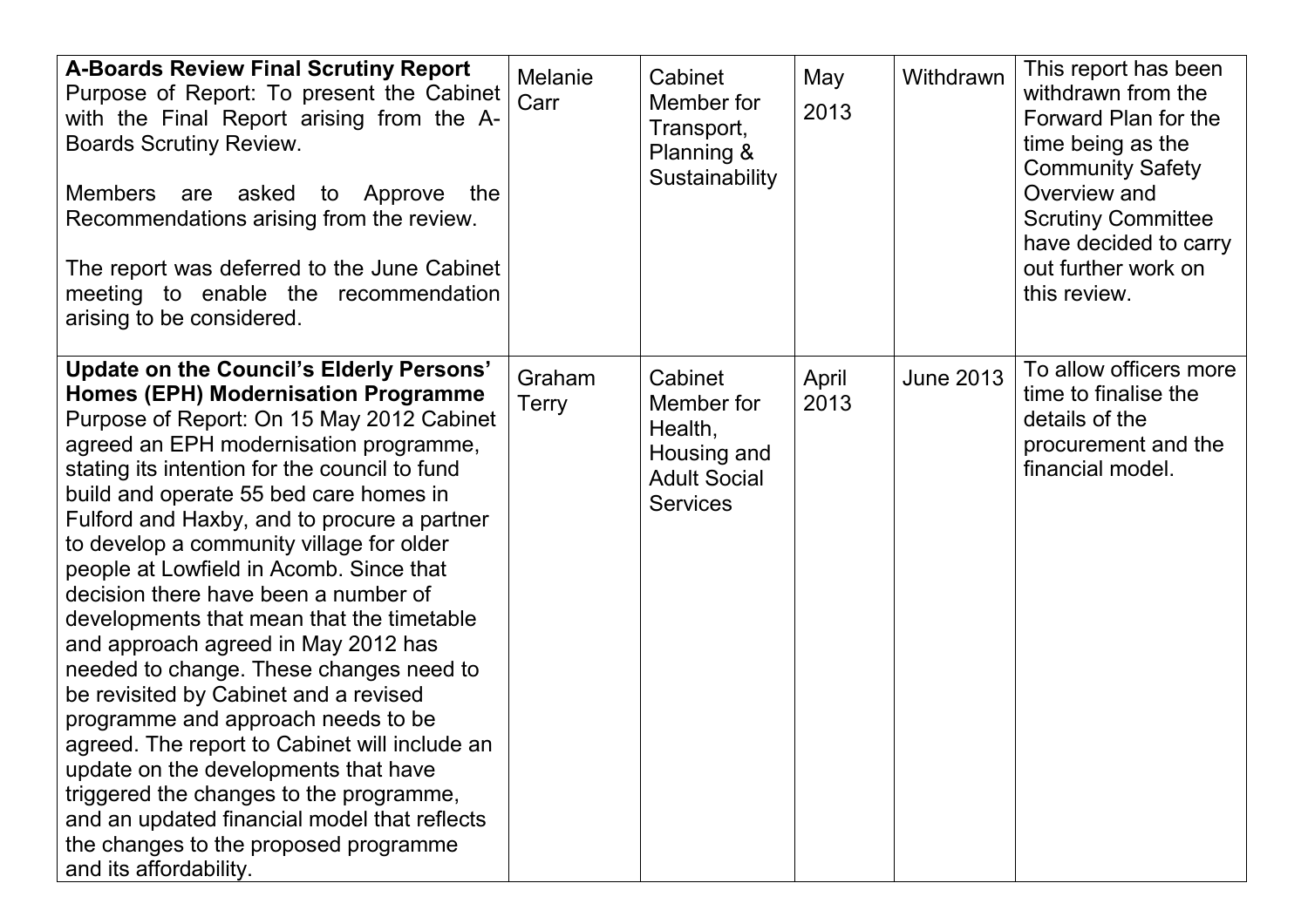| The report will ask Members to agree the<br>revised EPH modernisation programme,<br>including: - The proposed funding of the<br>programme - The proposed procurement<br>approach - The proposed timetable and<br>sequence of EPH closures (to decant into<br>the new care home facilities as they become<br>ready)                                                               |                                              |                                                       |              |              |                                                                                                    |
|----------------------------------------------------------------------------------------------------------------------------------------------------------------------------------------------------------------------------------------------------------------------------------------------------------------------------------------------------------------------------------|----------------------------------------------|-------------------------------------------------------|--------------|--------------|----------------------------------------------------------------------------------------------------|
| This report includes an annex which may be<br>considered in private as it contains Exempt<br>Information as described in Paragraph 3 of<br>Part 1 of Schedule 12A to the Local<br>Government Act 1972 (as amended) in that<br>the information relates to the financial or<br>business affairs of any particular person<br>(including the authority holding that<br>information). |                                              |                                                       |              |              |                                                                                                    |
| <b>Public Toilets</b><br>Purpose of Report: To agree future<br>arrangements for the management of public<br>toilets in York.<br>Members are asked: To approve the award<br>tender to secure investment in public toilets                                                                                                                                                         | <b>Russell</b><br>Stone/<br>Adele<br>Spencer | Cabinet<br>Member for<br>Environmenta<br>I Service    | June<br>2013 | July<br>2013 | This report has been<br>deferred until the July<br>Cabinet to allow time<br>for tender evaluation. |
| and new operator arrangements.                                                                                                                                                                                                                                                                                                                                                   |                                              |                                                       |              |              | This item will be                                                                                  |
| <b>Review of Council Tax Support Scheme</b><br>and Council Tax Exemptions<br>As requested by Cabinet the report will<br>provide an update on the implementation of<br>the councils CTS scheme and Technical<br>Changes to Council Tax. It will also consider                                                                                                                     | David<br>Walker                              | Cabinet<br>Member for<br>Corporate<br><b>Services</b> | July<br>2013 | Withdrawn    | considered by<br>Cabinet later in the<br>year.                                                     |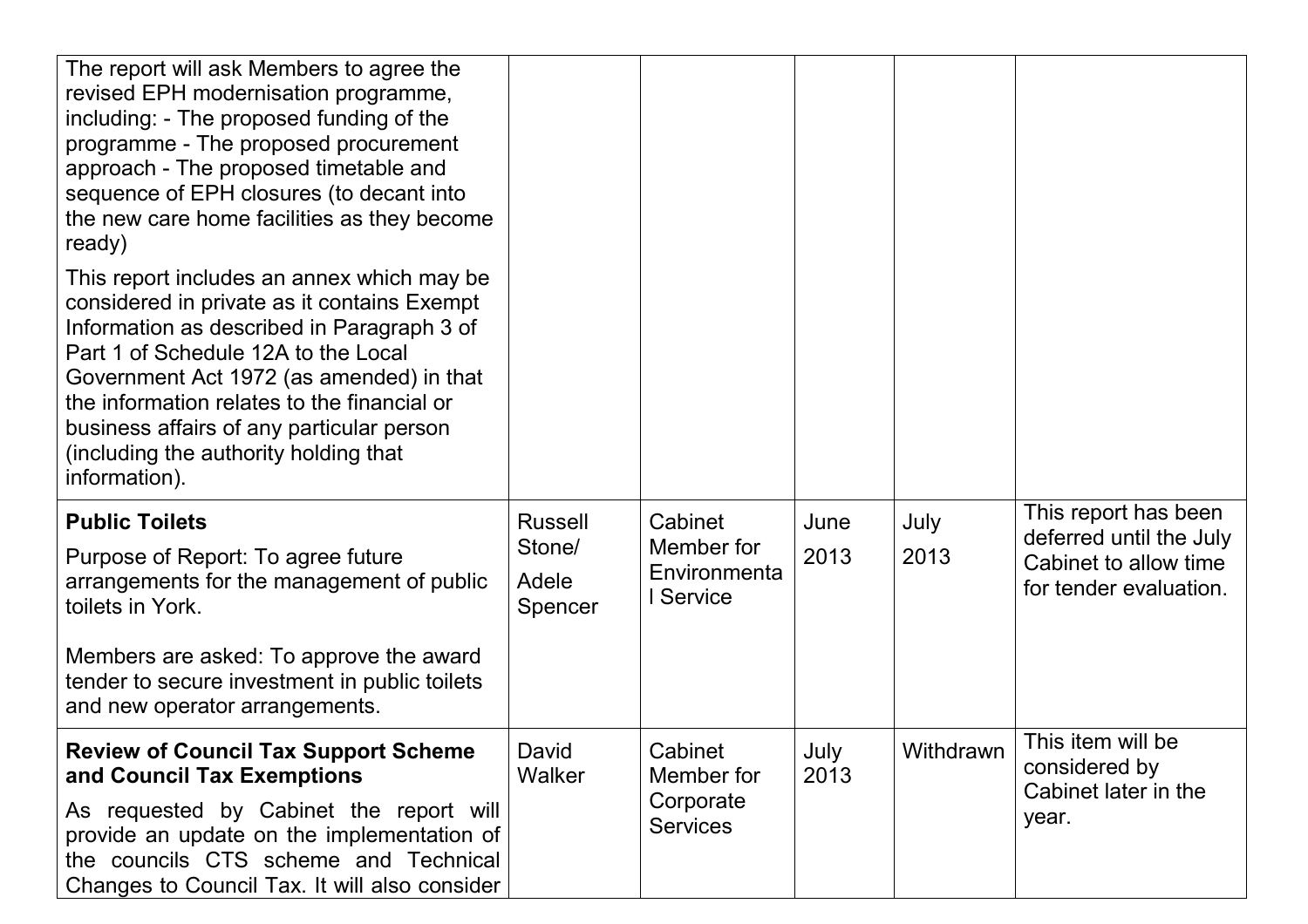| whether changes may be required for<br>2014/15 and the need for further Public<br>Consultation<br>Members are asked to: consider the current<br>position and options for 2014/15 and make<br>any necessary decisions.                                                                                                                                    |                           |                                                                    |             |                  |                                                                            |
|----------------------------------------------------------------------------------------------------------------------------------------------------------------------------------------------------------------------------------------------------------------------------------------------------------------------------------------------------------|---------------------------|--------------------------------------------------------------------|-------------|------------------|----------------------------------------------------------------------------|
| Get York Building - Investment Plan for<br><b>Growth</b><br>Purpose of Report: To present a financial<br>investment strategy targeting key stalled<br>sites and the Local Plan Call for Sites quick<br>wins for investment to improve viability to<br>allow development to proceed.<br>Members are asked to consider and approve<br>the Investment Plan. | Darren<br>Richardson      | Cabinet<br>Member for<br>Transport<br>Planning &<br>Sustainability | May<br>2013 | <b>June 2013</b> | To allow further<br>investigatory work to<br>be undertaken by<br>Officers. |
| <b>Rights and Responsibilities for Customer</b><br><b>Contacts</b><br>Purpose of Report: to agree new<br>arrangements<br>Members are asked to agree the new<br>arrangements                                                                                                                                                                              | Andrew<br><b>Docherty</b> | Cabinet<br>Member for<br>Corporate<br><b>Services</b>              | May<br>2013 | <b>June 2013</b> | To ensure effective<br>management of the<br>Cabinet agenda.                |
| This report was previously named<br>"Restricted Customer Contact<br>Arrangements"                                                                                                                                                                                                                                                                        |                           |                                                                    |             |                  |                                                                            |